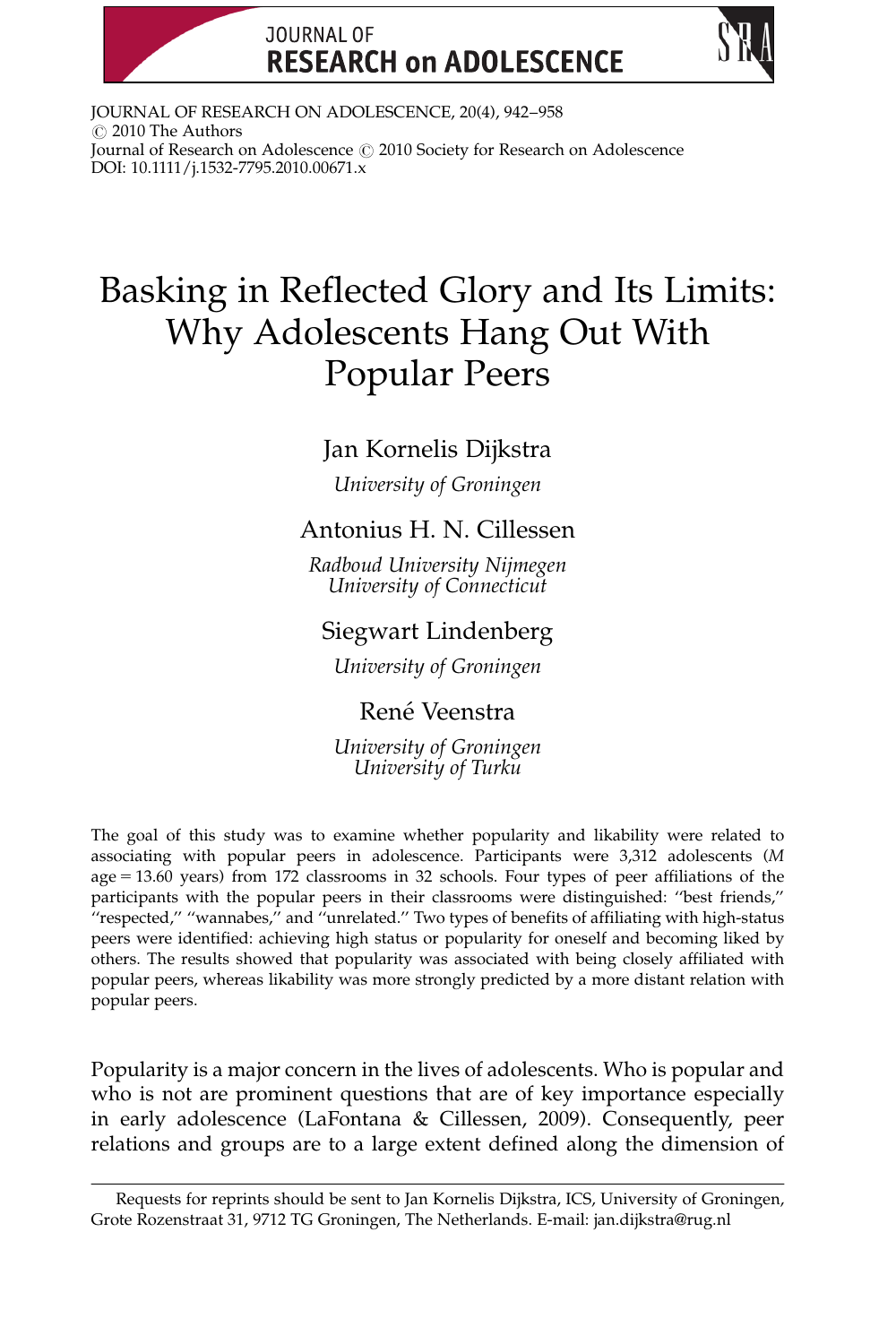popularity (Adler & Adler, 1995, 1998; Brown, 1990; Brown, Mory, & Kinney, 1994; Eder, 1985). Nevertheless, status is by definition relative to the other members of the peer group and, therefore, reserved for only a few group members (Bateson, 1958; Hirsch, 1976). The key asset of popular adolescents is that they have the power to attract peers—they are appealing to others who want to associate with them (Adler & Adler, 1998; Eder, 1985; Merten, 1997; Parkhurst & Hopmeyer, 1998). Brown et al. (1994) identified ''desirability'' as an important mechanism steering the dynamics of adolescent peer relations (see also Coleman, 1961; Eckert, 1989). However, the reasons behind this attraction are not so clear. Why exactly are popular adolescents attractive for affiliation, and why do their peers want to hang out with them? The current study addresses these questions by focusing on the extent to which different types of affiliation of nonpopular adolescents with popular peers are associated with status and affection among peers.

Key to understanding the attractiveness of popular adolescents is the extent to which affiliation with them helps one to achieve important social goals and benefits (Lindenberg, 2001; Steverink & Lindenberg, 2006). One important benefit that is sought by adolescents is status (Cillessen & Rose, 2005; Jarvinen & Nicholls, 1996; Ojanen, Gronroos, & Salmivalli, 2005). Hanging out with popular peers has the potential to elevate one's own status and perhaps even make one become popular oneself. This has been referred to as ''basking in reflected glory'' (Cialdini & Richardson, 1980). This may explain the ''desirability'' of affiliating with popular peers (Brown et al., 1994).

Another important benefit sought by adolescents is affection, that is, being liked (Bukowski & Cillessen, 1998; Coie, Coppotelli, & Dodge, 1982; Gifford-Smith & Brownell, 2003; Rubin, Bukowski, & Parker, 2006). The ''reflected glory'' effect should hold for positive evaluations, and thus not just for status but also for being liked. In other words, affiliating with popular adolescents also contributes to gaining affection from others. Yet, maintaining status and affection at the same time will be difficult when the display of status involves the expression of superiority. This raises the question of whether these two distinct benefits of associating with popular peers can be realized at the same time. Popular adolescents themselves are often not the most well-liked persons in their classroom. Ethnographic studies have shown that popular adolescents are often the targets of resentment and hostility from other peers, who dislike them and accuse them of snobbism and arrogance (Adler  $\&$ Alder, 1998; Eder, 1985; Merten, 1997). Because of this, being closely affiliated with the popular clique may actually reduce the likability bonus of reflected glory in the peer group at large. If this is true, pursuing status by close affiliation with popular peers may actually imply a loss of affection (Deci & Ryan, 2000). The current study examined the idea that affiliation with popular peers contributes to status and affection, but that close ties with popular peers come at the expense of less affection.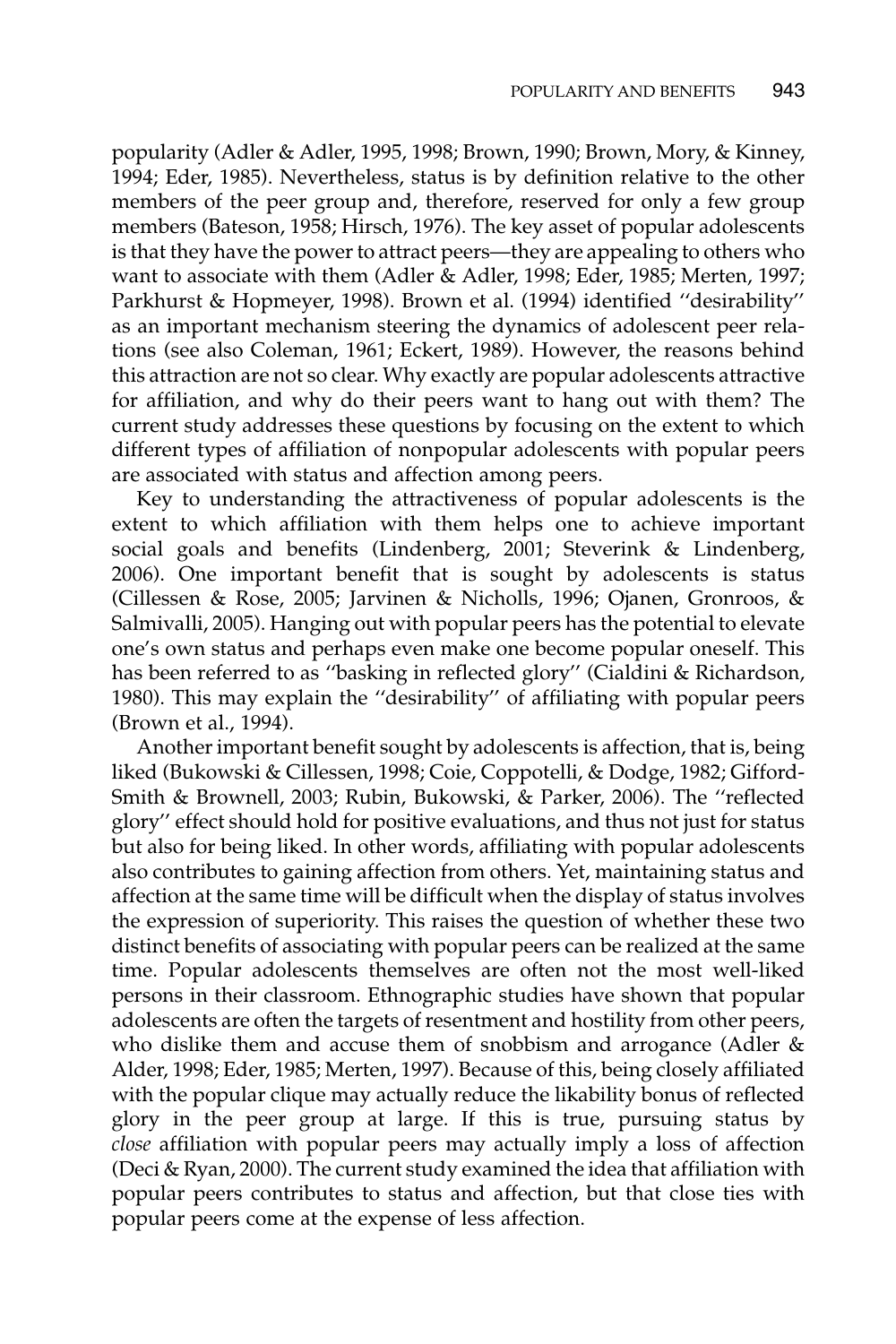The positive and negative effects of affiliating with popular peers are expected to vary depending on adolescents' closeness to these peers and the nature of their association. In this regard, we distinguished a hierarchy of affiliations that adolescents may have with the popular peers in their school. Four types of affiliation were considered: ''best friend,'' ''respected peer,'' "wannabe," and "unrelated." The "best friend" category applies when an adolescent and a popular peer have a reciprocal best friendship. The "respected" category applies when there is a relationship of mutual liking between an adolescent and a popular peer, but not necessarily friendship. The ''wannabe'' category refers to an asymmetrical relationship where an adolescent sees a popular peer as a friend, but the popular peer ignores or dislikes the adolescent. The ''unrelated'' category applies when there is no specific relationship between an adolescent and a popular peer. Brown and Lohr (1987) had pioneered such an analysis by distinguishing different types of inclusion (see also Brown et al., 1994).

On the basis of the reflected glory effect, we hypothesized that the more closely adolescents are affiliated with popular peers, the higher their own popularity. Thus, we expected a linear increase of status benefits as a function of affiliation type (Hypothesis 1). We also expected that affiliation with popular peers would predict an adolescent's greater likability. However, for the reasons given above, we expected that very close affiliation with popular peers would be associated with less likability than being associated with them more distantly. This amounts to a curvilinear relationship between closeness and affection benefits. Thus we expected that adolescents who were somewhat more distant from popular peers (i.e., the ''respected'' category) would be better liked in the peer group at large than adolescents who were very closely affiliated with the popular peers (i.e., the ''best friend'' category). ''Wannabe'' and ''unrelated'' adolescents who in no way bask in the reflected glory of the popular peers were expected to be lower on likability than the ''respected'' adolescents and even lower than the ''best friend'' category (Hypothesis 2).

To determine the unique impact of these four types of affiliations on early adolescents' status in the peer group, the analyses controlled for the effect of four other characteristics that are valued in the peer group and have their own effects on status. These control variables were substance use, aggression, athleticism, and physical attractiveness, which are known to be positively related to peer group status on their own (e.g., Cillessen & Mayeux, 2004; Cillessen & Rose, 2005; Dijkstra, Lindenberg, Verhulst, Ormel, & Veenstra, 2009; Lease Kennedy, & Axelrod, 2002; Rodkin, Farmer, Pearl, & van Acker, 2000). Thus, we examined the effects of the four relationship types, unconfounded by four other characteristics that also predict adolescents' status in the peer group. Analyses were conducted for affiliations of nonpopular adolescents with popular boys and popular girls separately.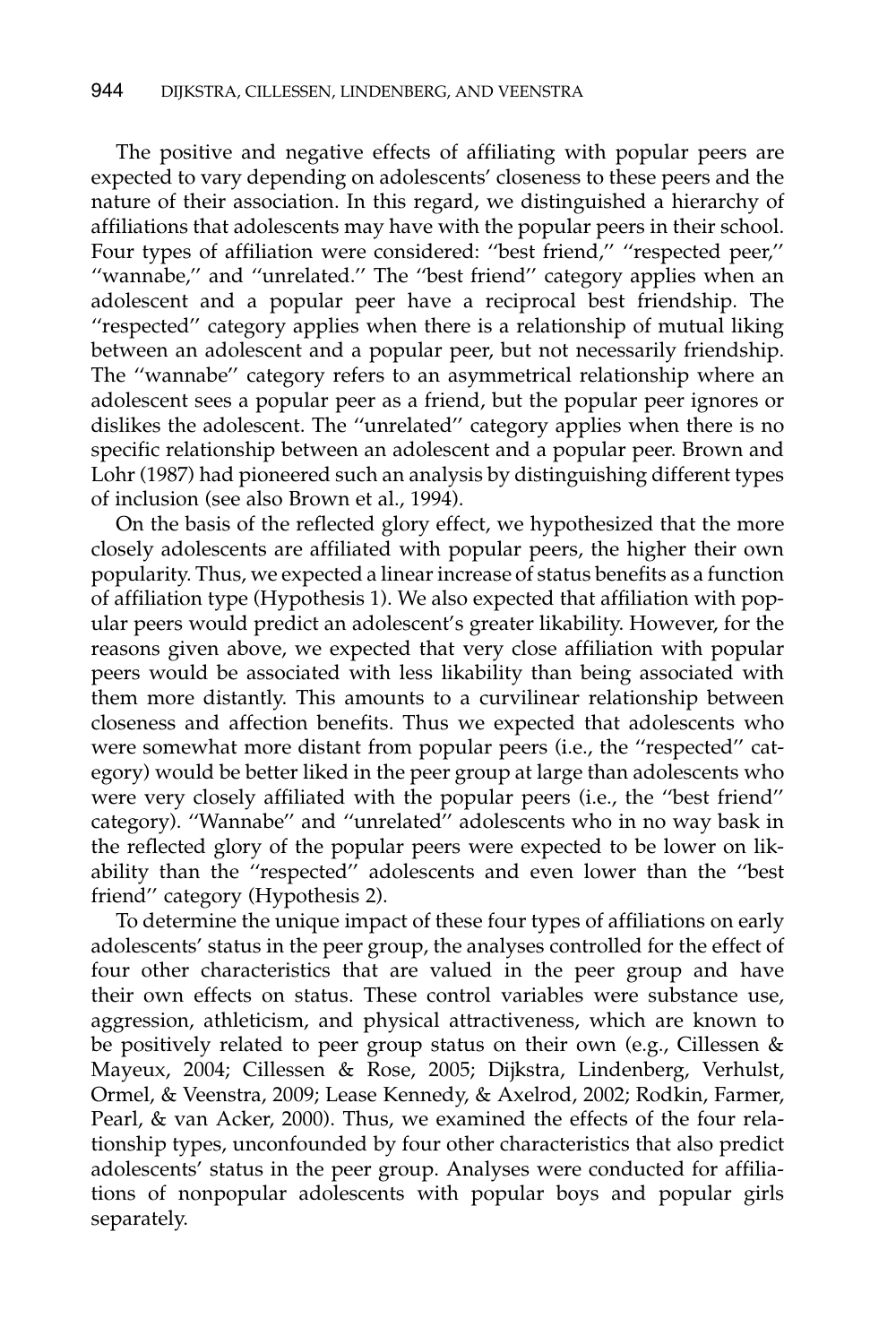#### **METHOD**

### Participants and Procedure

This study used a subsample from a larger cohort study, TRAILS (TRacking Adolescents' Individual Lives Survey, de Winter et al., 2005; Huisman et al., 2008). Peer nominations were collected from TRAILS participants and their classmates in classes with at least three TRAILS participants (see also Dijkstra et al., 2009). In the Netherlands, the classroom, not the school, is the main focus for the realization of status and affection (Kassenberg, 2003). Schools provided the names of the classmates. All eligible students then received an information letter for themselves and their parents, in which they were asked to participate. If students or their parents wished to refrain from participation, they were requested to send a reply card within 10 days. In total, 98 students, of whom 3 were TRAILS participants, refused to participate. Approximately 2 weeks after the information letter was sent, a TRAILS staff member visited the selected school classes to collect the peer nomination data. The sociometric data collection lasted about 15 minutes and took place during regular classroom sessions. Because in the first and second grade of Dutch secondary schools adolescents spend most of their time in the same school class, peer nominations were collected within classrooms.

Peer nominations were assessed in 172 classes in 34 schools in first grade (72 classrooms) and second grade (100 classrooms) of secondary education. The classrooms were evenly divided by educational track: low (60 classrooms), middle (53 classrooms), and high (59 classrooms). Of all 3,672 adolescents who were approached to participate, 90.2% completed the peer nomination measure. This yielded a total of 3,312 students (1,675 boys, 1,637 girls), including 1,007 regular TRAILS participants ( $M$  age = 13.60,  $SD = 0.66$ ). Each classroom contained on average 18.39 participants  $(SD = 5.99)$ ; range 7–30). The ethnic composition of the subsample was 87.3% Caucasian, 0.5% Turkish, 0.6% Moroccan, 1.7% Surinamese, 1.2% Antillian/Aruban, 2.5% Indonesian, 4.1% other, and 2% unknown. All measures for the present study were based on peer nominations from this subsample. Students could name an unlimited number of same-sex and other-sex classmates in their responses to all questions.

#### Measures

Popularity. Popularity was based on the number of nominations adolescents received from their classmates for the question ''Who do others want to be associated with?'' The concept of popularity covers influence, dominance, power, attractiveness, and resource control (de Bruyn & Cillessen, 2006; LaFontana & Cillessen, 2002; Lease, Musgrove, & Axelrod, 2002; Parkhurst & Hopmeyer, 1998). Central is the idea that the popular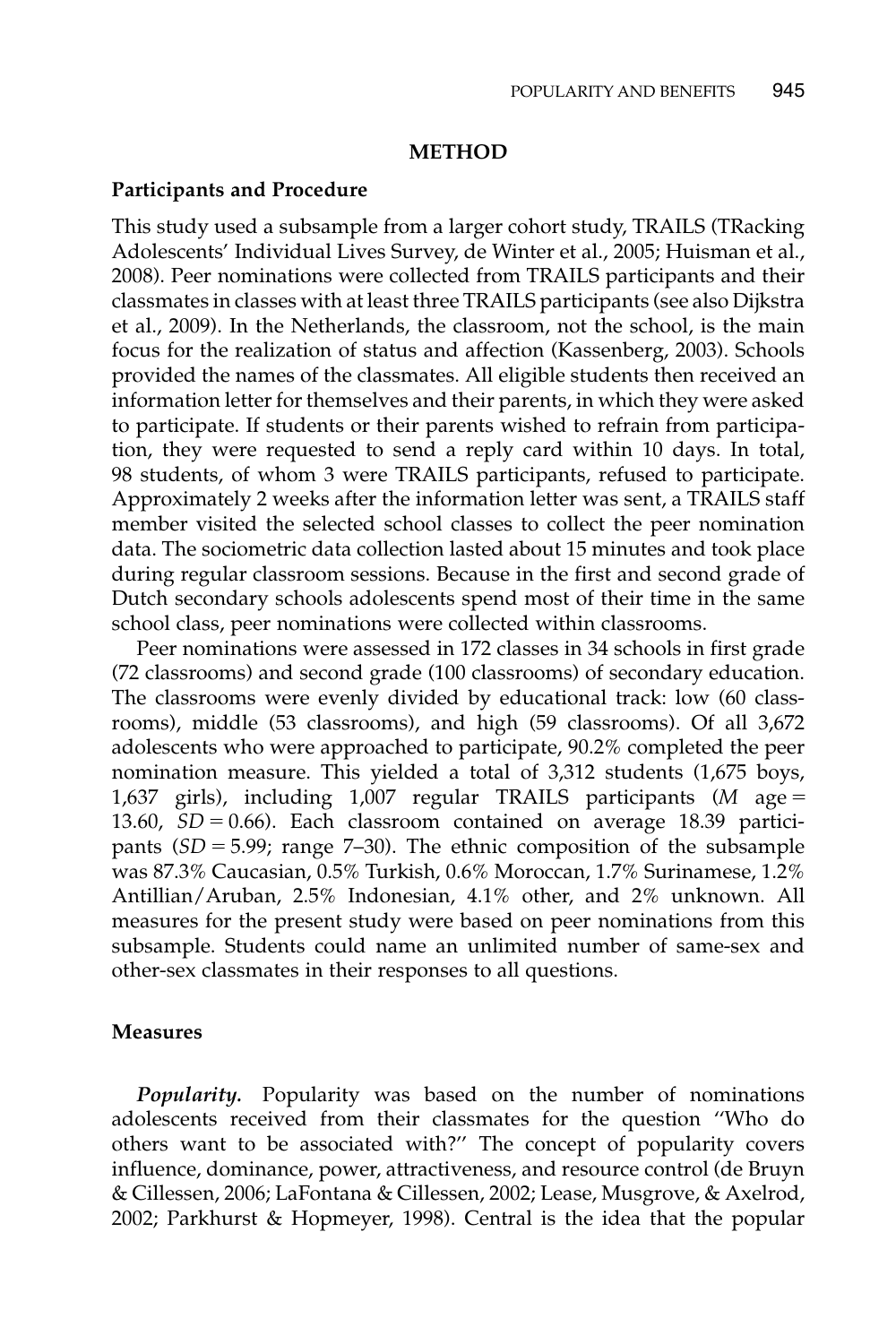person is attractive to many others, who want to hang out and associate with them to bask in their reflected glory (Cialdini & Richardson, 1980). Personal preference for a peer should be distinguished from the reputation of a peer as someone everybody wants to hang out with. Therefore, we did not ask adolescents who they personally liked, but who they thought others in general wanted to associate with. This yields a reputation-based measure of affiliative popularity. We refer to this measure simply as ''popularity.''

Our measure of popularity correlated modestly  $(rs = .15, .24, .27, .19;$  $ps < .001$ ) with social preference (i.e., liked minus disliked nominations from peers), social impact, (i.e., liked plus disliked nominations from peers), best friend nominations, and liked most nominations. None of these correlations exceeded the criterion for convergent validity, demonstrating sufficient discriminant validity of the popularity measure from other dimensions of peer status.

The number of nominations received was counted for each student and divided by the number of respondents in the classroom. The resulting scores indicated the proportion of nominators that saw each adolescent as popular. These proportions were then standardized in the entire sample (across classrooms) to a mean of 0 and standard deviation of 1. Adolescents who scored more than 1 SD above the mean were considered popular. This yielded 447 popular peers (13.5% of the total sample; 232 boys, 215 girls). There was no association between the popularity classification and gender,  $\chi^2(1, N = 3.312) = .37$ ,  $p = .58$ . The number of popular peers in each classroom ranged from 0 to 12 ( $M = 2.60$ ,  $SD = 2.25$ ). There were 31 classrooms in which no one met the criterion for popularity. These classrooms were excluded from the analyses. This resulted in a sample with 2,864 nonpopular adolescents (1,442 boys, 1,422 girls) and 447 popular adolescents.

Affiliative relations. After identifying the popular adolescents, three other peer nominations for best friend (Who are your best friends?), liked (Who do you like?), and disliked (Who do you not like at all?) were used to assess the affiliations of adolescents with the popular peers in their classroom. This implies that each adolescent could in principle be related to different popular peers. Because we were interested in the effect of different affiliations of nonpopular adolescents with their popular peers, affiliation of popular adolescents with other popular peers were excluded from the analyses. In the ''best friend'' affiliation, an adolescent named at least one popular peer as best friend and the popular peer reciprocated the best friend choice. In the ''respected'' affiliation, an adolescent named a popular peer as best friend or liked, and the popular peer named the adolescent as liked but not as best friend. In the ''wannabe'' affiliation, an adolescent named a popular peer as best friend or liked, but the popular peer did not nominate the adolescent as best friend or liked, or even nominated the adolescent as disliked. In the ''unrelated'' affiliation, the adolescent did not name any of the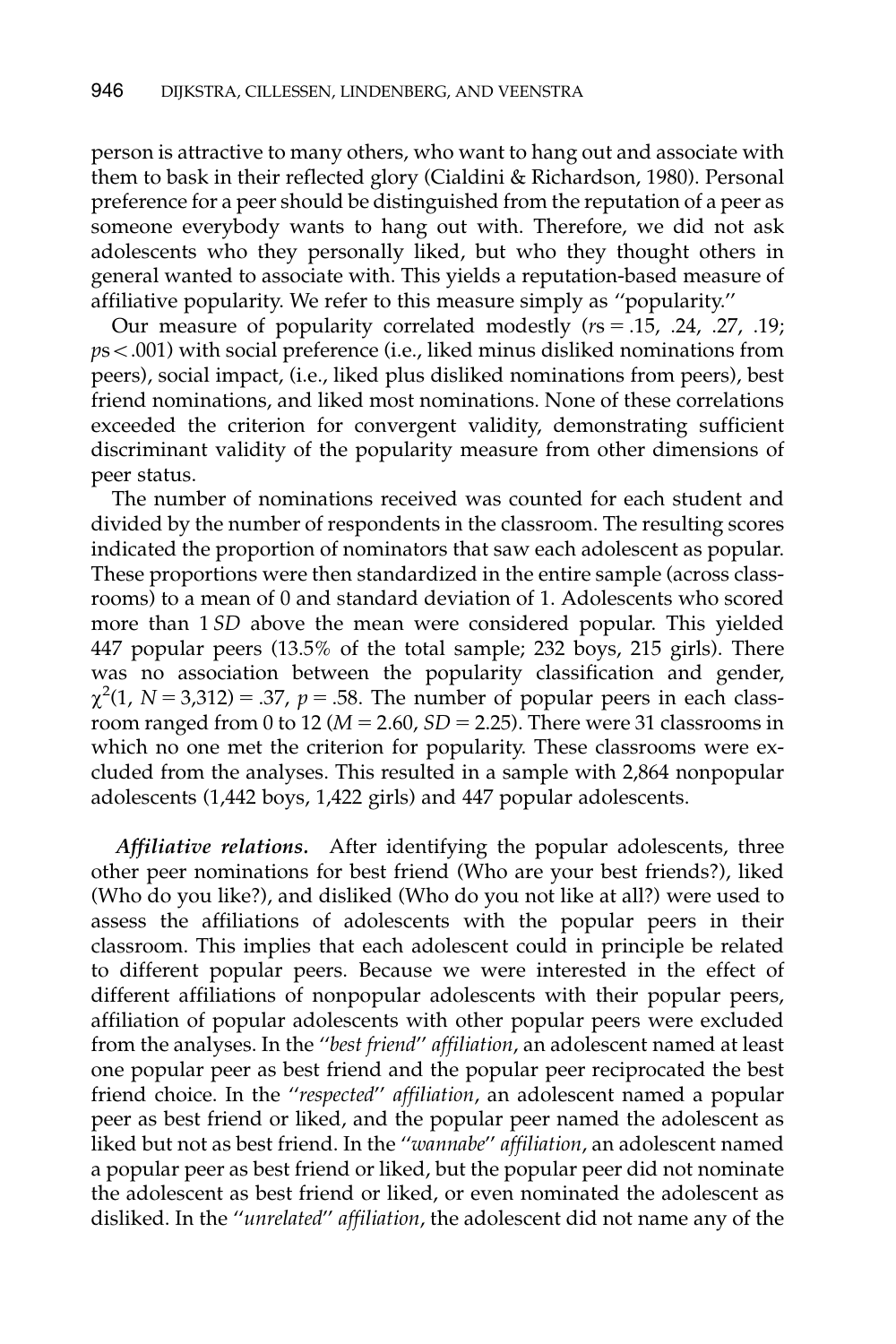popular peers in the classroom on any of the three criteria, and none of the popular peers named the adolescent on any of the three criteria (i.e., best friend, liked, or disliked). Because participants were free to name both samesex and other-sex peers, we were able to disentangle affiliations of male and female adolescents with popular boys and popular girls.

A total of 2,497 relations was identified of adolescent boys (1,337) and girls (1,160) with popular males and 2,583 of adolescent boys (1,262) and girls (1,321) with popular females (see Table 1). Most best friend relations were with same-gender popular peers, whereas the ''unrelated'' affiliations were most common across gender. We did not find large differences for respected adolescents in the number of same-gender and cross-gender affiliations. For the number of ''wannabe'' affiliations, no large differences appeared for popular girls between same-gender and cross-gender adolescents. For popular boys, however, the number of wannabe affiliations was substantively lower for same-gender than for cross-gender peers.

Nonpopular peers can have different relations with popular adolescents. To give insight in the heterogeneity of the relations of nonpopular adolescents with popular peers we calculated to what extent variability occurred in the type of relations nonpopular adolescents have with popular peers. The average number of affiliations nonpopular adolescents had with popular boys was 2.26 ( $SD = 1.22$ ) and with popular girls 2.46 ( $SD = 1.35$ ). From the total number of adolescents who were affiliated with a popular boy or girl, about three quarters had only a single relation with a popular boy or girl or had multiple relations of the same type (e.g., two wannabe relations with popular classmates). The most extreme form of multiple relations (being best friends with one popular boy or girl and being unrelated to an other popular boy or girl) occurred for  $<$  1% of the nonpopular peers.

|               |                    |      | Type of Affiliation With Popular Peers | Total<br><i>Affiliations</i> |      |                   |       |
|---------------|--------------------|------|----------------------------------------|------------------------------|------|-------------------|-------|
| Adolescents   | Popular Peer       |      | <b>Best</b><br>Friend<br>Respected     |                              |      | Wannabe Unrelated |       |
| <b>Boys</b>   | Male $(N = 232)$   |      | 373                                    | 487                          | 284  | 193               | 1,337 |
| $(N = 1,442)$ |                    | $\%$ | 27.9                                   | 36.4                         | 21.2 | 14.4              | 100   |
|               | Female $(N = 215)$ | f    | 55                                     | 474                          | 428  | 305               | 1,262 |
|               |                    | %    | 4.4                                    | 37.6                         | 33.9 | 24.2              | 100   |
| Girls         | Male $(N = 232)$   |      | 59                                     | 494                          | 325  | 282               | 1,160 |
| $(N = 1,422)$ |                    | $\%$ | 5.1                                    | 42.6                         | 28.0 | 24.3              | 100   |
|               | Female $(N = 215)$ |      | 269                                    | 539                          | 346  | 167               | 1,321 |
|               |                    | %    | 20.4                                   | 40.8                         | 26.2 | 12.6              | 100   |

TABLE 1 Frequency and Percentage of Affiliative Relationships of Boys and Girls With Male and Female Popular Peers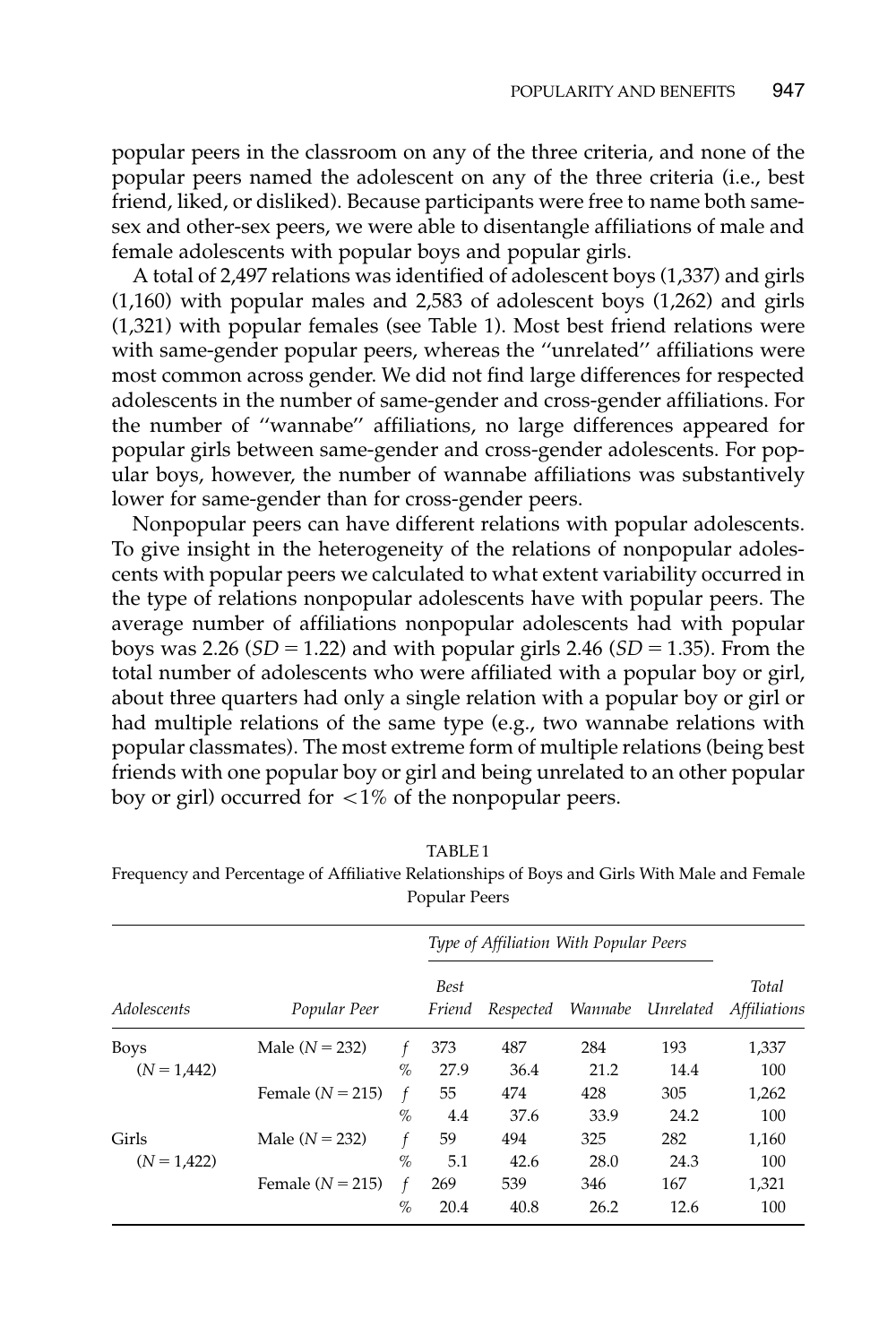Popularity and likability as outcome variables. Both sociometric indicators were assessed with the peer nominations ''Who do others want to be associated with?'' and ''Who do you like?'' The number of nominations received for each question was counted for each student and divided by the number of nominators. The resulting scores indicate the proportion of voters that named each student as popular or liked. These proportion scores were standardized in the total sample to a mean of 0 and standard deviation of 1. For the calculation of both the likability score and the popularity score, we excluded the nominations as given by popular adolescents to their peers to avoid overlap between independent and dependent variables.

Behavioral characteristics. Peer nominations were also used to assess the four peer-valued characteristics that serve as control variables: substance use (Who takes alcohol or drugs on a regular basis?), aggression (Who starts fights?), athleticism (Who is good in sports?), and physical attractiveness (Who is good looking?). As for the other peer nominations, nominations received were counted, transformed to proportion scores within classrooms, and then transformed to z-scores in the entire sample.

#### RESULTS

### Comparison of Means

To examine whether affiliations with popular peers were differently associated with popularity and likability, we first compared mean scores using analyses of variance (see Table 2). Here, we explicitly disentangled relations

| Female Popular Peers |                    |                      |                                        |                  |         |                   |  |  |  |
|----------------------|--------------------|----------------------|----------------------------------------|------------------|---------|-------------------|--|--|--|
|                      |                    | Outcome<br>Variables | Type of Affiliation With Popular Peers |                  |         |                   |  |  |  |
| Adolescent           | Popular Peer       |                      | Best Friend                            | Respected        |         | Wannabe Unrelated |  |  |  |
| Boys $(N = 1,442)$   | Male $(N = 232)$   | Popularity           | .15                                    | $-.13$           | $-.26$  | $-.43$            |  |  |  |
|                      |                    | Likability           | $.20_a$                                | .24 <sub>a</sub> | $-.45b$ | $-.36b$           |  |  |  |
|                      | Female $(N = 215)$ | Popularity           | .40                                    | .02              | $-.19$  | $-.33$            |  |  |  |
|                      |                    | Likability           | .52 <sub>a</sub>                       | .46 <sub>a</sub> | $-.06b$ | $-.13b$           |  |  |  |
| Girls $(N = 1,422)$  | Male $(N = 232)$   | Popularity           | .42                                    | .08              | $-.19$  | $-.45$            |  |  |  |
|                      |                    | Likability           | .38 <sub>a</sub>                       | .49 <sub>a</sub> | $-.29b$ | $-.30b$           |  |  |  |
|                      | Female $(N = 215)$ | Popularity           | .23                                    | $-.09$           | $-.36a$ | $-.47a$           |  |  |  |
|                      |                    | Likability           | $.29_a$                                | $.30_a$          | $-.29b$ | $-.41b$           |  |  |  |

TABLE 2 Average Popularity and Likability of Boys and Girls in Each Type of Affiliation With Male and

Note. Means in the same row that do not share a subscript were significantly different in a post hoc comparison test. The numbers for each column of affiliation type correspond with those presented in Table 1.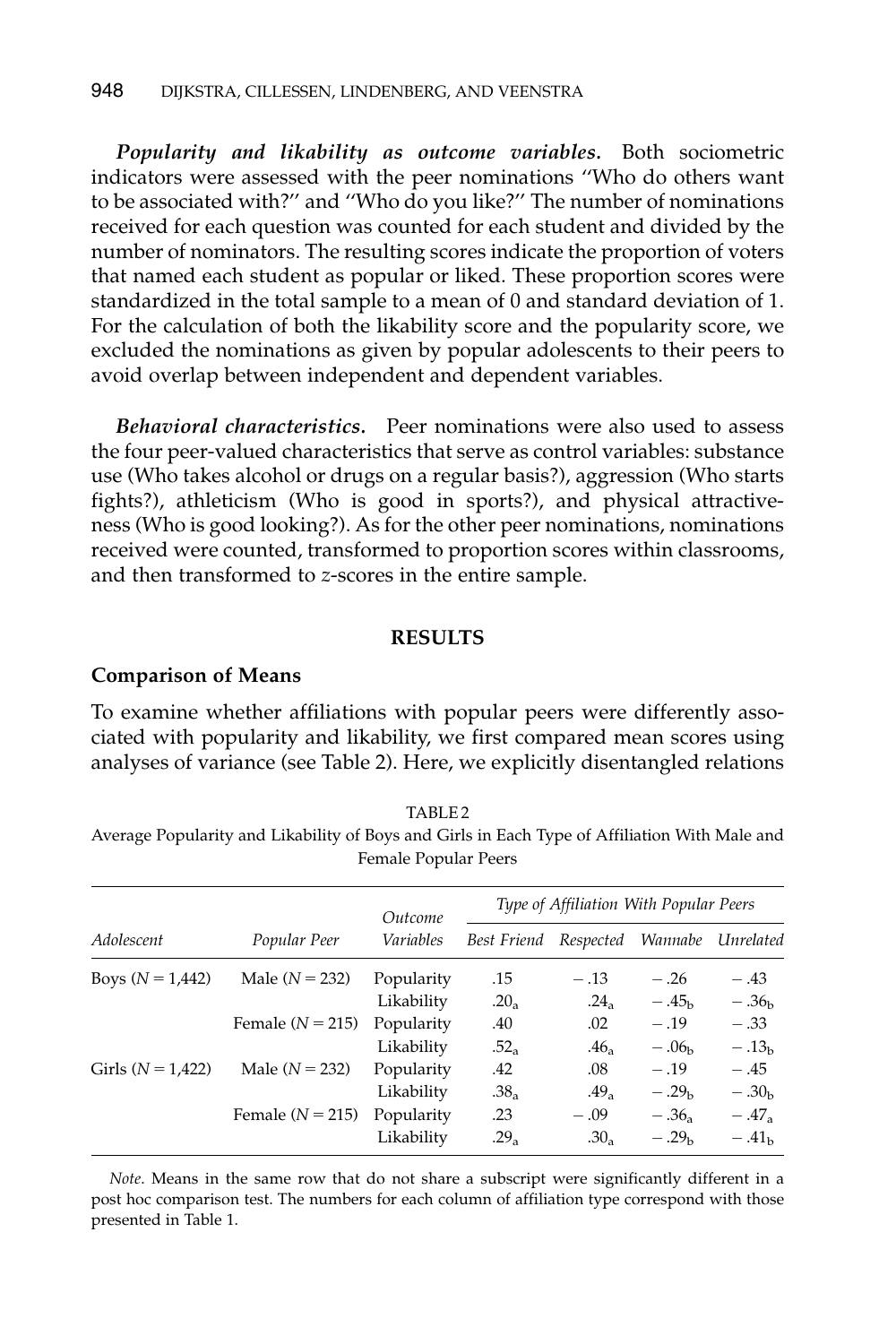of adolescent boys and girls with popular males and females. To avoid capitalization on chance due to multiple comparisons, we used a Bonferroni correction in which the initial significance level of  $p < 0.05$  was divided by the number of groups compared. Therefore, the significance level was  $p < .0125$ .

As can be seen in Table 2, the overall pattern was almost similar for affiliations of adolescents of both sexes with popular boys and girls. Adolescents' popularity increased linearly as a function of their own closeness of affiliation with popular peers. For likability, we found that ''wannabe'' and ''unrelated'' adolescents scored significantly lower than adolescents in a ''best friend'' or ''respected'' affiliation. No difference was found in likability for adolescents who were best friends with a popular boy and adolescents in a respected relationship with a popular boy.

### Multilevel Regression Analyses

To further examine the data, multilevel regression analyses were conducted to account for the nesting of adolescents (Level 1) in classrooms (Level 2; Snijders & Bosker, 1999). Using multilevel analyses allowed us to control for unobserved differences between classes and obtain more conservative estimates of effects by using unbiased standard errors and avoiding overestimating the effects of variables at the individual level. In addition to the individual-level predictors (gender and the four control variables, substance use, aggression, athleticism, and physical attractiveness) and the dependent variables (popularity and likability), we also included the proportion of popular adolescents at the class level in the analysis. This allowed us to account for differences between classrooms in the number of popular peers, which affects the possibility of adolescents affiliating with these peers. The analyses were conducted to examine the extent to which each of the four affiliation types predicted popularity and likability.

Analyses were run separately for affiliations of adolescents with male popular peers (Table 3) and with female popular peers (Table 4). For each of these two cases, one analysis was run to predict popularity and one to predict likability. Thus, a total of four multilevel regressions were run. Each regression included two steps. In Step 1, gender was entered, the main effects of substance use, aggression, athleticism, and physical attractiveness, and the interaction of each of these four with gender. Substance use was positively related to popularity, but not to likability. Aggression was positively associated with popularity, but negatively with likability. Athleticism and physical attractiveness were positively related to both popularity and likability.

In Step 2, the four affiliation types were entered as dummy-coded contrasts. To assess the unique contribution of each compared with the previous, the affiliations were coded as ordered dummy variables in the following sequence: unrelated, wannabes, respected, and best friends. In this method of adjacent contrasts, each group is compared with the previous group. This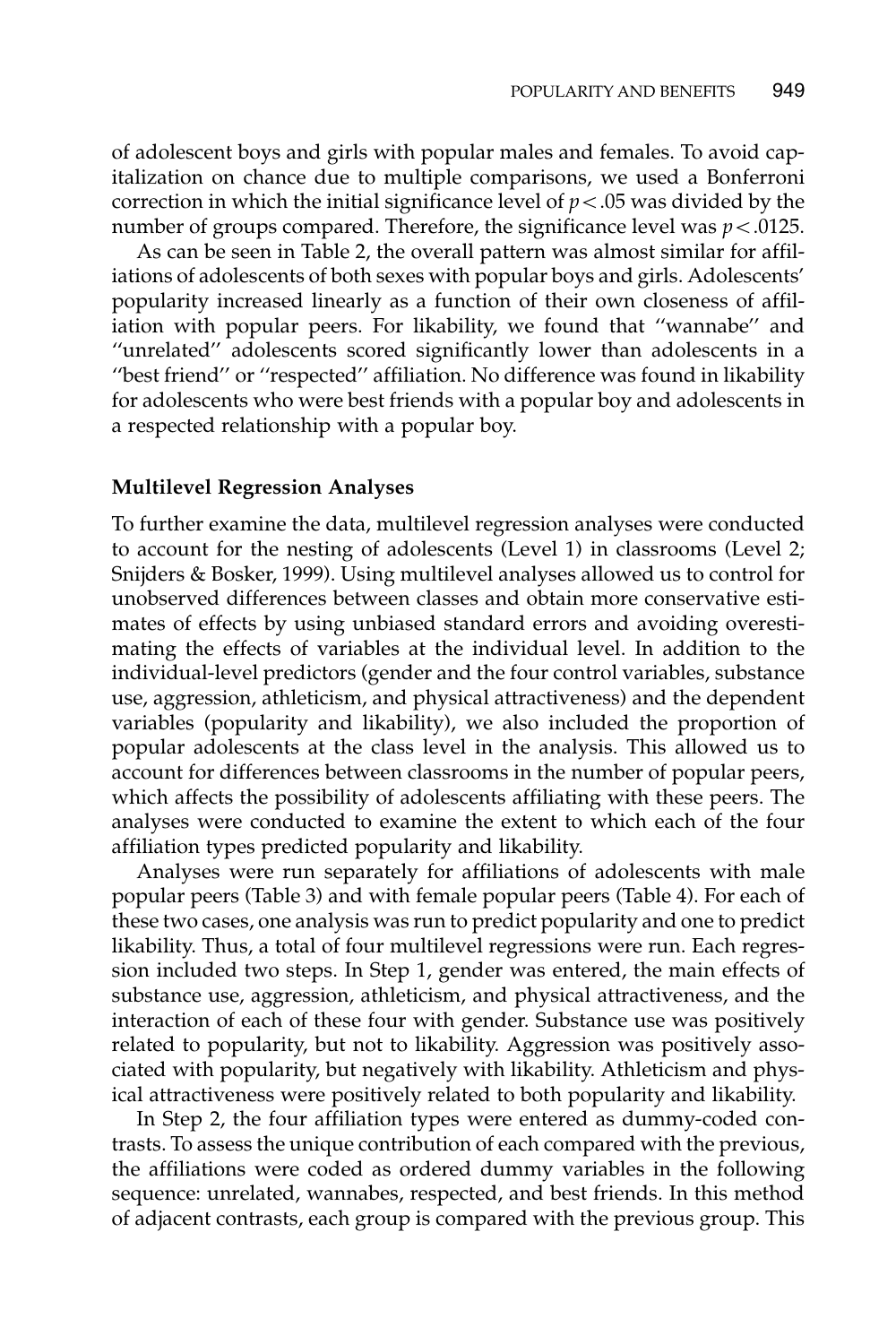|                                            |                   | Popularity | Likability       |           |                   |           |                  |           |
|--------------------------------------------|-------------------|------------|------------------|-----------|-------------------|-----------|------------------|-----------|
|                                            | Model 1           |            | Model 2          |           | Model 1           |           | Model 2          |           |
|                                            | b                 | t          | b                | t         | b                 | t         | b                | t         |
| Step 1: Peer characteristics               |                   |            |                  |           |                   |           |                  |           |
| Gender $(1 = boy)$                         | .05               | 1.70       | $-0.02$          | 0.55      | .18               | 4.28**    | .14              | $3.04***$ |
| Substance use                              | .06               | $2.64***$  | 0.05             | $2.45***$ | .02               | 0.47      | .01              | 0.19      |
| Aggression                                 | .17               | $4.31***$  | 0.16             | $3.97**$  | $-.28$            | $4.98***$ | $-.27$           | 4.91**    |
| Athleticism                                | .09               | $4.05***$  | 0.08             | $3.57***$ | .13               | $4.29***$ | .12              | $3.93***$ |
| Physical attractiveness                    | .26               | $16.13**$  | 0.23             | 13.71**   | .36               | 15.52**   | .32              | 13.33**   |
| Gender $\times$ Substance Use              | .02               | 0.89       | 0.02             | 0.70      | .06               | 1.63      | .07              | 1.71      |
| Gender $\times$ Aggression                 | $-.07$            | 1.64       | $-0.06$          | 1.43      | .04               | 0.58      | .03              | 0.58      |
| Gender $\times$ Athleticism                | .05               | 1.77       | 0.02             | 0.92      | .06               | 1.54      | .05              | 1.39      |
| Gender $\times$ Physical<br>Attractiveness | .01               | 0.27       | 0.01             | 0.28      | .02               | 0.43      | .04              | 1.00      |
| Step 2: Type of affiliation                |                   |            |                  |           |                   |           |                  |           |
| Wannabe                                    |                   |            | 0.07             | $2.48**$  |                   |           | $-.17$           | $4.22***$ |
| Respected                                  |                   |            | 0.07             | $2.77***$ |                   |           | .32              | $8.70***$ |
| Best friend                                |                   |            | 0.17             | $5.80**$  |                   |           | $-.09$           | $2.07*$   |
| Proportion popular boys                    |                   |            | 1.02             | $2.61**$  |                   |           | $-.36$           | 0.61      |
| Explained variance<br>14.7%                |                   |            | 19.0%            |           | 19.5%             |           | 21.8%            |           |
| Deviance                                   | 3,846             |            | 3,765            |           | 5,684             |           | 5,609            |           |
| Decrease in deviance                       | 632 $(df = 9)$ ** |            | 81 $(df = 4)$ ** |           | 675 $(df = 9)$ ** |           | 75 $(df = 4)$ ** |           |

TABLE 3 Results From Multilevel Regressions Predicting Adolescents' Popularity and Likability From Affiliations With Popular Boys

Note. Decrease in deviance indicates whether or not the model fits the data better than the former model. The decrease in deviance has approximately a chi-square distribution with the degrees of freedom equal to the difference in the number of parameters of the models.

 $np<.05; **p<.01.$ 

implies that the regression coefficient of each affiliation type should be added to the regression coefficients of the previous category (Kalmijn, 1999). Because the unrelated category was the first one in the sequence, it served as the reference category. The first contrast in the analysis then indicates the effect of having a wannabe affiliation versus being unrelated, the second contrast indicates the effect of being respected versus having a wannabe affiliation, and the third contrast indicates the effect of being best friends versus being respected.

Step 2 also included the number of popular peers in each class and its interaction with gender to control for differences between classes in the number of popular peers. Classes in which none of the boys (28 school classes) or girls (42 school classes) met our criterion of being popular were excluded from the corresponding analyses, that is, analyses for affiliations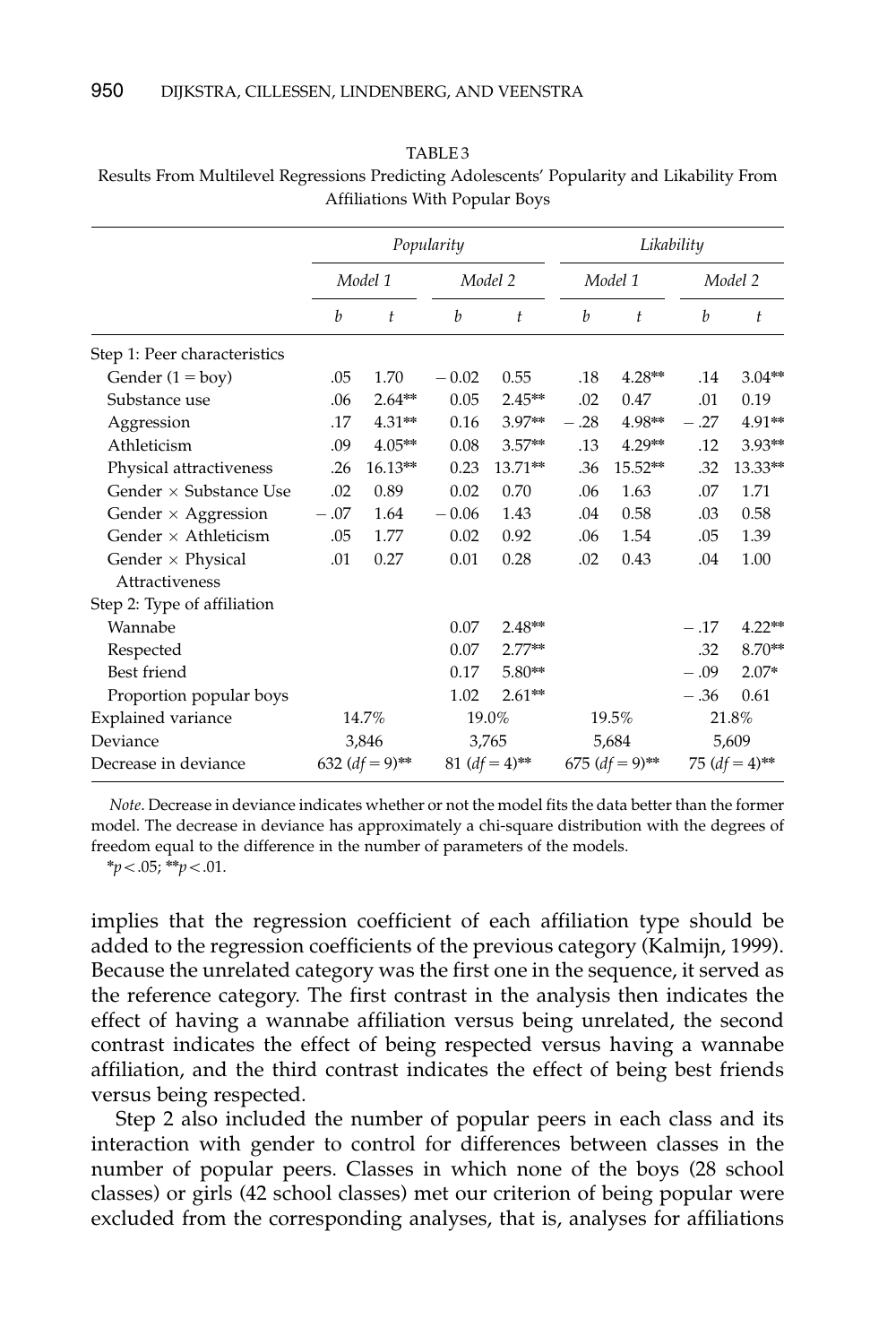|                               | Popularity |                 |                   |           | Likability        |           |                   |           |  |
|-------------------------------|------------|-----------------|-------------------|-----------|-------------------|-----------|-------------------|-----------|--|
|                               | Model 1    |                 | Model 2           |           | Model 1           |           | Model 2           |           |  |
|                               | b          | t               | b                 | t         | b                 | t         | b                 | t         |  |
| Step 1: Peer characteristics  |            |                 |                   |           |                   |           |                   |           |  |
| Gender $(1 = boy)$            | .10        | $3.30**$        | 0.09              | $2.02*$   | .31               | $7.33**$  | .42               | $6.63***$ |  |
| Substance use                 | .09        | $4.27**$        | 0.08              | $3.71**$  | $-.05$            | 1.50      | $-.05$            | 1.77      |  |
| Aggression                    | .07        | $2.00*$         | 0.06              | 1.70      | $-.32$            | $6.98***$ | $-.32$            | $7.04***$ |  |
| Athleticism                   | .09        | 4.19**          | 0.06              | $2.75***$ | .15               | $5.10***$ | .13               | $4.61***$ |  |
| Physical attractiveness       | .21        | 11.78**         | 0.16              | $8.94***$ | .40               | 16.54**   | .36               | 14.36**   |  |
| Gender $\times$ Substance Use | $-.00$     | 0.15            | 0.00              | 0.08      | .13               | $3.57**$  | .12               | 3.33**    |  |
| Gender $\times$ Aggression    | .01        | 0.14            | 0.02              | 0.53      | .14               | 2.69**    | .15               | $3.02***$ |  |
| Gender $\times$ Athleticism   | .01        | 0.46            | 0.03              | 1.32      | .04               | 1.11      | .05               | 1.46      |  |
| Gender $\times$ Physical      | .10        | $3.06***$       | 0.11              | 0.09      | .02               | 0.39      | $-.01$            | 0.13      |  |
| Attractiveness                |            |                 |                   |           |                   |           |                   |           |  |
| Step 2: Type of affiliation   |            |                 |                   |           |                   |           |                   |           |  |
| Wannabe                       |            |                 | 0.08              | $2.55***$ |                   |           | $-.22$            | $5.42***$ |  |
| Respected                     |            |                 | 0.11              | $4.07**$  |                   |           | .37               | $9.76***$ |  |
| Best friend                   |            |                 | 0.25              | 7.64**    |                   |           | $-.10$            | $2.11*$   |  |
| Proportion popular girls      |            |                 | 2.04              | 4.42**    |                   |           | .33               | 0.49      |  |
| Gender $\times$ Proportion    |            |                 | 0.51              | $2.01*$   |                   |           | $-.98$            | $2.80*$   |  |
| popular Girls                 |            |                 |                   |           |                   |           |                   |           |  |
| Explained variance            | 15.8%      |                 | 27.8%             |           | 24.9%             |           | 26.1%             |           |  |
| Deviance                      |            | 3,724           |                   | 3,577     |                   | 5,310     |                   | 5,209     |  |
| Decrease in deviance          |            | 525 $(df = 9)*$ | 147 $(df = 5)$ ** |           | 778 $(df = 9)$ ** |           | 101 $(df = 5)$ ** |           |  |

TABLE 4 Results From Multilevel Regressions Predicting Adolescents' Popularity and Likability From Affiliations With Popular Girls

Note. Decrease in deviance indicates whether or not the model fits the data better than the former model. The decrease in deviance has approximately a chi-square distribution with the degrees of freedom equal to the difference in the number of parameters of the models.

\* $p < .05$ ; \*\* $p < .01$ .

with male and female popular peers, respectively. In Tables 3 and 4, the results of the regression analyses are presented for adolescents' affiliations with male and female popular peers, respectively.

In support of Hypothesis 1, popularity increased linearly as a function of affiliation type. The closer adolescents were affiliated with popular peers, the higher their own level of popularity. Thus, being best friends with popular boys or popular girls was most predictive for one's own popularity. No significant gender interactions were found.

In line with Hypothesis 2, we found that being respected by a popular peer contributes more to likability than being best friends with a popular peer. For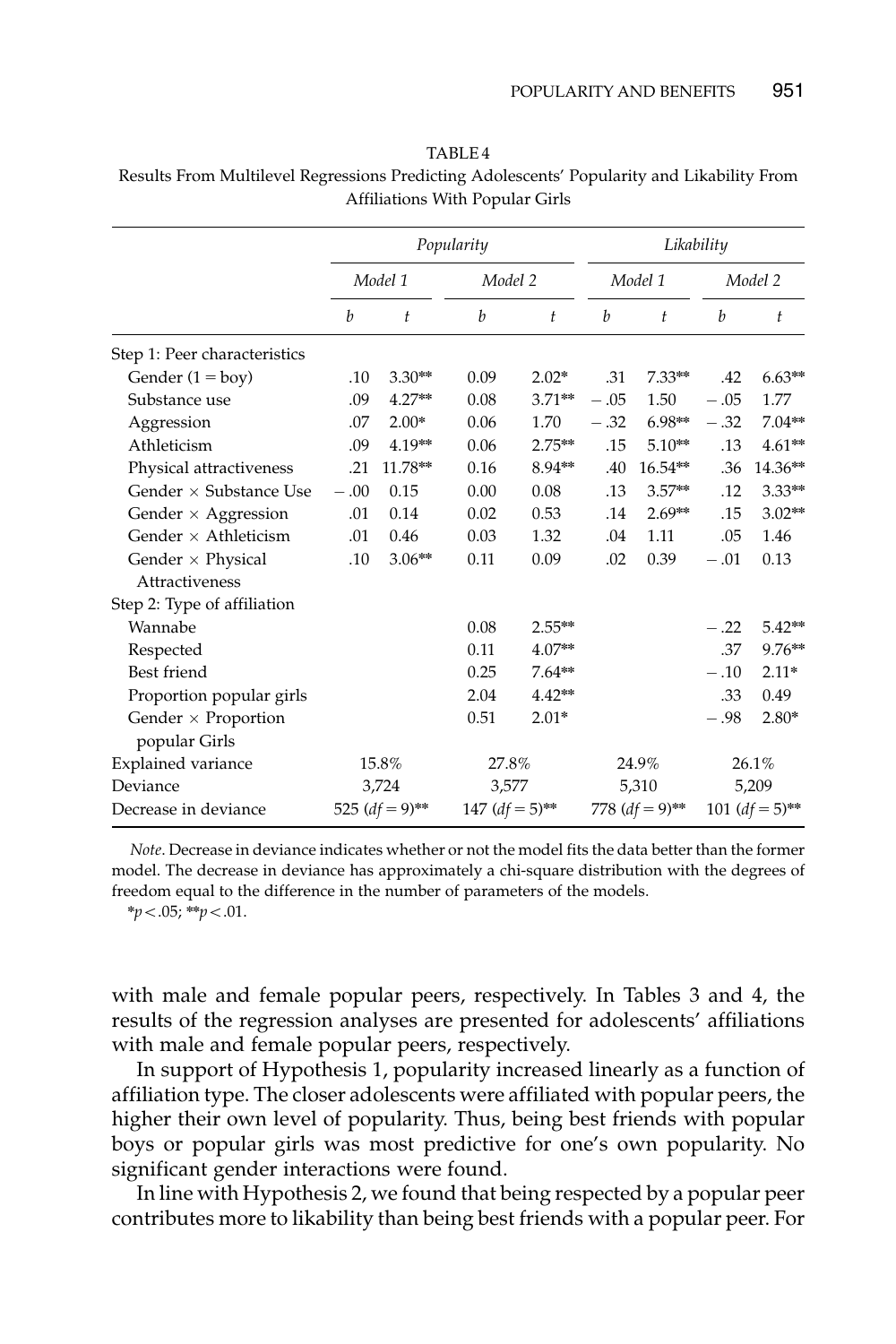respected peers, we found a positive effect of affiliations with popular boys and girls on likability, while for best friends the effect was negative. Likability was lower for adolescents who were ''best friends'' with popular peers than for ''respected'' adolescents. Furthermore, there was a negative effect for ''wannabes,'' meaning that their likability was lower compared with adolescents who are ''unrelated'' to popular peers. Again, no significant interactions with gender were found.

The explained variance increased by adding each type of affiliation to the model in Step 2, particularly for popularity. Effect sizes for the different types of affiliation are small (i.e., between .02 and .05), except for the prediction of popularity from affiliations with popular girls, which was medium (i.e., .17; Cohen, 1988). However, to see whether or not the second model fit the data better than the first model, we calculated the decrease in deviance. This decrease has approximately a chi-square distribution, with degrees of freedom equal to the difference in the parameters of the two models. A significant decrease in deviance indicates a significant improvement of the model. As can be seen in Tables 3 and 4, for both popularity and likability the fit of the second model was better than that the fit of the first model.

#### DISCUSSION

Peer status is a major concern for adolescents, but only a few adolescents can be popular. One of the most prominent assets of popular peers is that others would like to be associated with them. Why is this so? What do they get from this association? To explain the attractiveness of popular peers for affiliation, we focused on two important goals for the adolescents who are affiliated with them: status (popularity) and affection (likability). We reasoned that being associated with popular adolescents is related to higher levels of popularity and likability, which suggests that peers can bask in reflected glory (Cialdini & Richardson, 1980). They can enhance both their own popularity and their likability by being associated with popular peers. Being closely affiliated with popular peers may be good for one's status, but may also negatively relate to one's likability because popular peers are often snobbish and aggressive toward others and thus create an ambivalent attitude (Adler & Adler, 1998; Eder, 1985; Merten, 1997). To study these effects, we distinguished four types of affiliation between adolescents and their popular peers, representing a hierarchy, that is, "best friends," "respected," "wannabes,'' and ''unrelated.''

In line with our first hypothesis, status increased the closer adolescents affiliated with popular peers. This suggests that adolescents indeed can bask in reflected glory, that is, enhance their own status through affiliation with popular peers. Because we controlled for several characteristics that predict popularity, such as aggression and physical attractiveness, and removed affiliations among popular adolescents from the analyses, the higher level of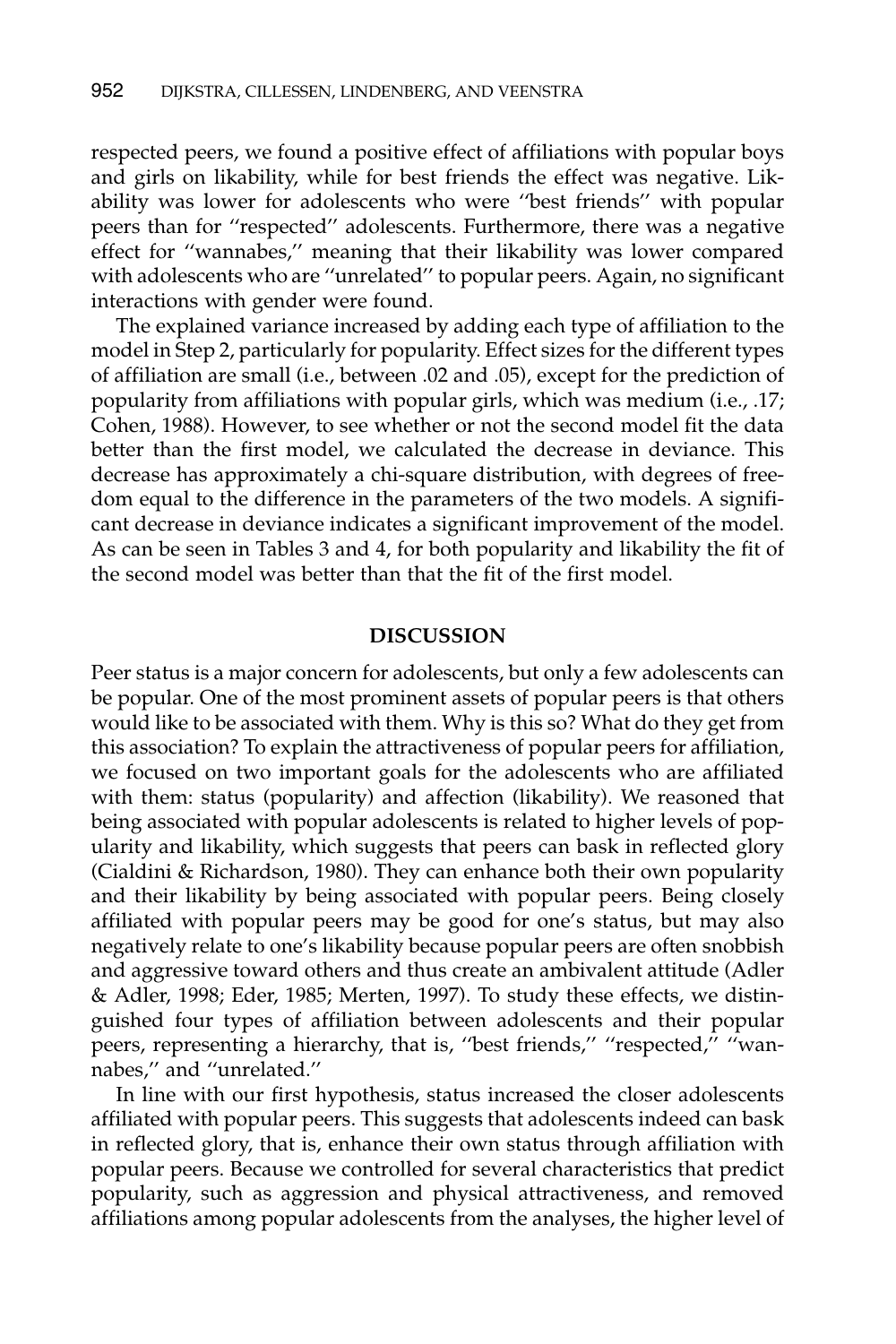popularity when nonpopular adolescents are more closely affiliated with popular peers is likely to be solely due to their type of affiliation with popular peers.

For likability, we found indeed that ''respected'' peers, being more distant to the popular peers, were highest. Also as expected, ''best friends'' of popular peers were still higher than ''wannabes'' and ''unrelated'' adolescents who cannot bask in reflected glory. These relations were similar for both sexes.

There are interesting aspects of cross-gender affiliations. In the current analyses, relations among popular adolescents were excluded from the analyses. This reduced the number of best friends affiliations for popular peers with same-gender peers with 50%, and for cross-gender affiliations this percentage was even 60%. Repeating the analyses with the inclusion of relations between popular adolescents revealed that being best friends with popular peers was most strongly associated with popularity of an adolescent of the other sex. Boys who were best friends with popular girls, and vice versa, scored the highest levels of popularity. These findings seem to reflect that popular adolescents are at the forefront in their peer group with respect to crossing gender boundaries (Dunphy, 1990).

A possibility is that these cross-gender best friendships might actually be romantic relationships. Research has shown that adolescent romantic relationships are especially sensitive to popularity and status (Brown, 1999; Connolly & Goldberg, 1999). Indeed, Dijkstra, Cillessen, Veenstra, and Lindenberg (2010) found that popularity was conducive to cross-gender likability, whereas it was unrelated to same-gender likability. One aspect of popularity that strongly facilitates crossing gender boundaries in adolescence is the visibility of popular adolescents in the larger peer group. This in combination with athletic abilities and physical attractiveness highly increases sexual attractiveness. In turn, engagement in such relationships is also likely to enhance status. If true, these high status adolescents continue to increase in status and also in being preferred as a friend (cf. Barabási, 2002). Future research should shed more light on these processes in adolescent peer groups.

This study demonstrates that different kinds of affiliation with popular peers are related to differences in both status and affection. It also shows that coming very close to popular peers has a strong relation with status but is associated with lower affection than for a more distant affiliation. This seems to suggest that those who go all out for the status by trying to be closest friend of a popular peer pay for it with lowered affection from other peers. Eder (1985), in her ethnographic study on girls' popularity, described similar processes of entrance and expulsion in the popular crowd and the ways in which becoming member of the popular crowd affects someone's likability. Her study showed how new members of the popular crowd found it impossible or unwise to retain old ties with peers outside the popular clique. As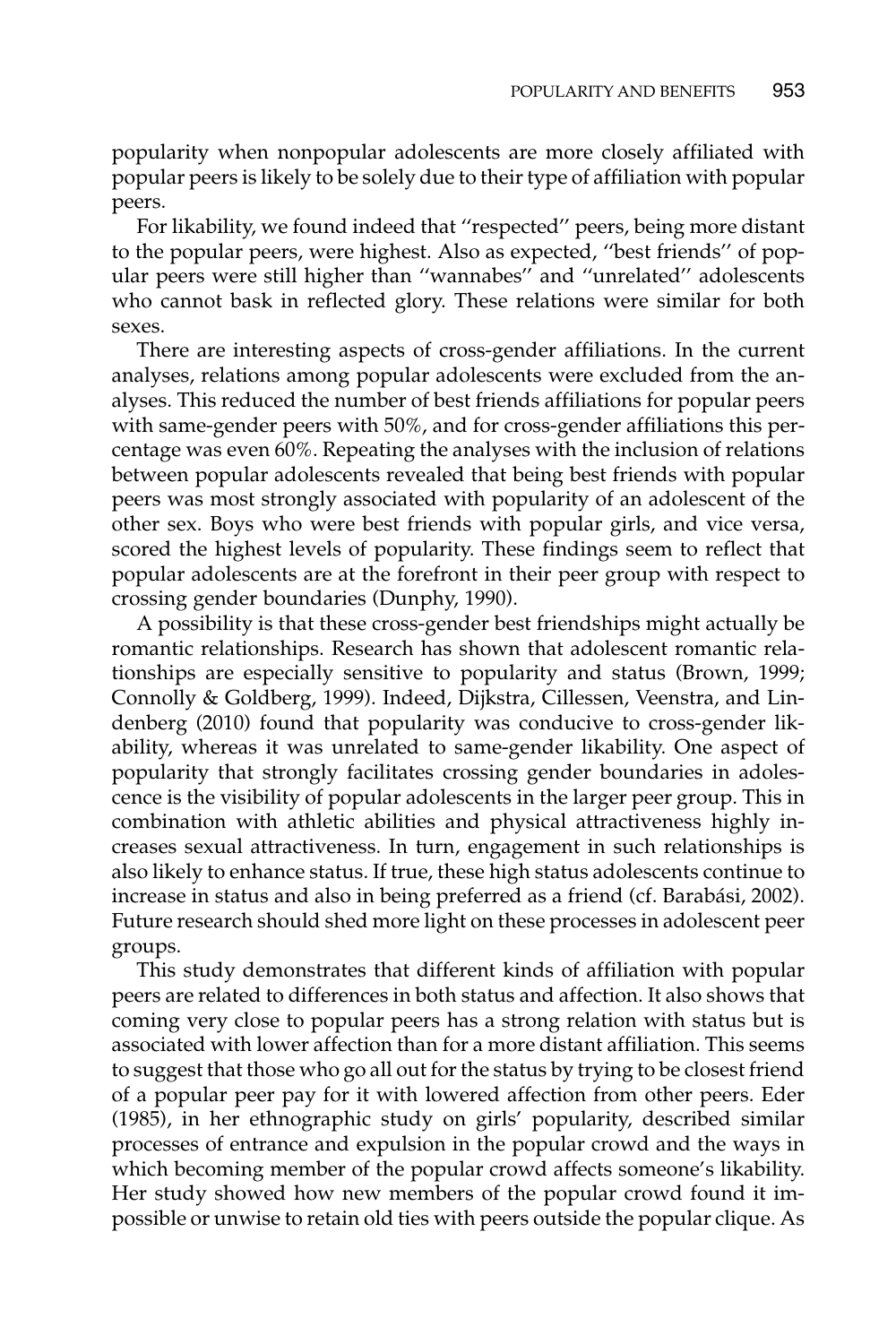a consequence, membership of the popular crowd negatively affected the position of adolescents within the larger peer group and led peers to characterize popular adolescents as snobbish and arrogant (see also de Bruyn & Cillessen, 2006; Gorman, Kim, & Schimmelbusch, 2002; Lease et al., 2002). In the long run, this may have negative consequences for well-being (Deci  $\&$ Ryan, 2000). Future research will have to examine the long-term effects for those who prioritize status at the expense of affection.

For those who are unable to establish any positive relation with the popular peers (the ''wannabe'' and ''unrelated'' types), the situation is less positive because they do not bask in reflected glory, neither for status nor for affection. This is especially true for the wannabes, who scored even lower on likability than unrelated adolescents. This may be explained by the so-called by-product paradox (Lindenberg, 1989; Sheldon, 2004). When people explicitly seek affection and seem needy in this regard, they are less likely to get it. Affection is best achieved if one seeks it implicitly as a by-product of other features or behavior, yet ''wannabes'' are likely to explicitly seek affection from popular peers. This explanation is also supported by Adler and Adler (1998), who point to the possibility that the strategic behavior of the popular peers may also contribute to a reduced likability of the wannabes. They described this group of adolescents who eagerly sought affiliation with popular adolescents as one that allowed themselves to be made a stooge by the popular crowd, thereby reducing their likability.

Overall, the relation of wannabes with popular peers reflects the three mechanisms as distinguished by Brown et al. (1994) that guide peer interactions within and between peer crowds, namely, desirability, proximity, and permeability. For the wannabes, the desire to affiliate with popular peers is not reciprocated, nor is it reflected in higher proximity and access (permeability) to the popular kids in the peer group.

Several questions that remain open concern the development of relations of wannabes with the popular crowd over time. Specifically, it will be interesting to examine whether wannabes have been members of the popular crowd and have been pushed out or whether they are on their way to ultimately becoming affiliated with the popular peers (see also Adler  $\&$ Alder, 1995). Because of the cross-sectional nature of our data, these questions could not be addressed in the current study.

Furthermore, longitudinal research is also necessary to address the shift in importance (salience) adolescents attach to being liked within the larger peer group in favor of their reputation within a particular crowd (Eckert, 1989). Brown and Lohr (1987) found that the importance of being part of a peer crowd varied in accordance with the status of the peer group, that is, the higher the status of a peer crowd, the more importance members attached to status. This salience of status may even sideline to some degree the importance of being liked within the larger peer group, so that the search for affection may fade over time relative to the search for status within a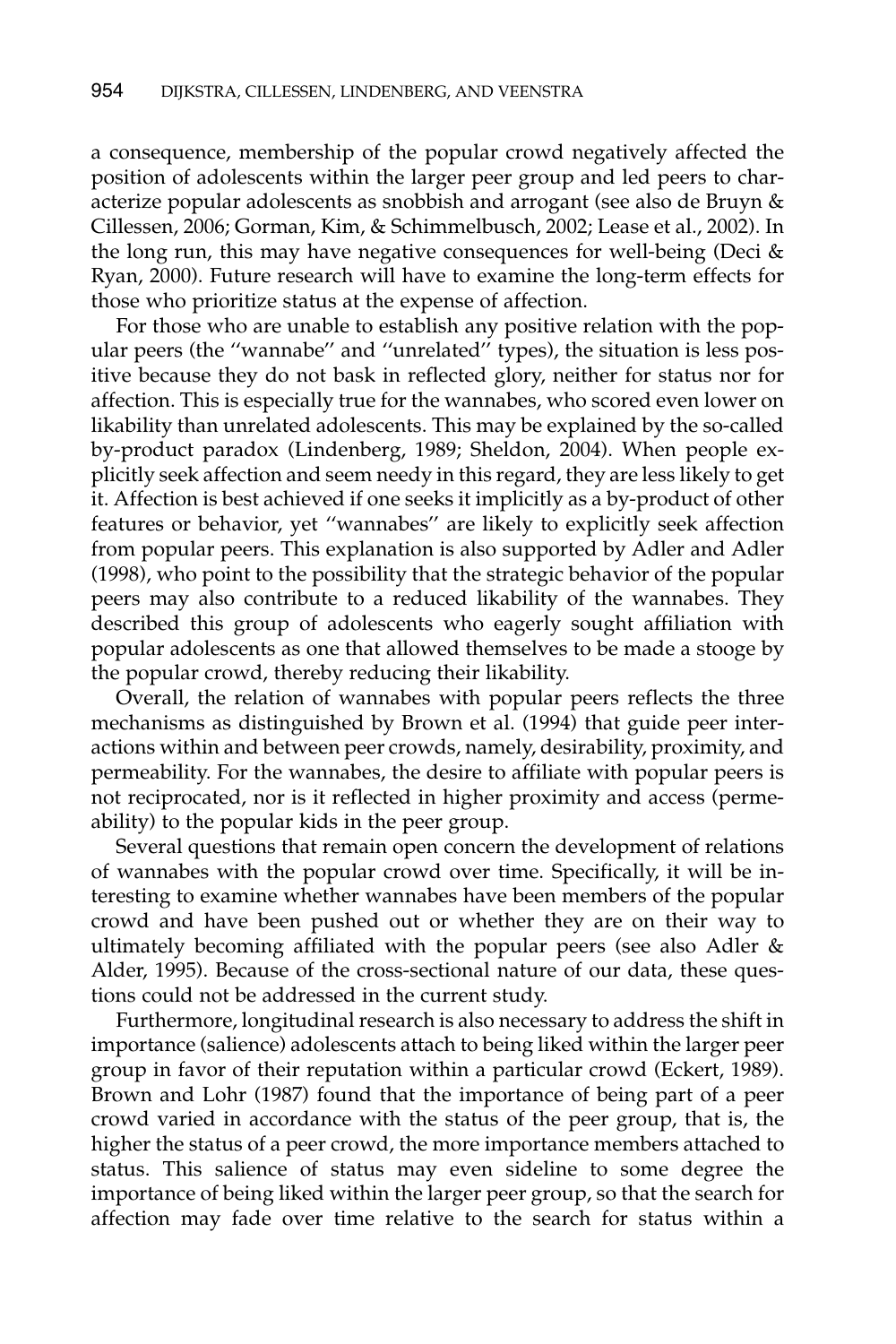particular crowd. This may have serious consequences for those who have been pushed out of the popular group. Because of their earlier snobbism (giving status higher salience than affection), they may find it difficult to affiliate with others from the larger group. There is a real chance that this happens, given that the membership of a popular crowd seems to fluctuate more than friendships among adolescents who are somewhat lower in status (cf. ''middle friendships''; Adler & Adler, 1998).

In line with this, it is interesting to examine to what extent these processes affect the social development of adolescents. Is it the case that adolescents for whom status is particularly important but who fail to become part of the popular crowd face more internalizing problems and/or externalizing problems? It may be that these adolescents, in order to increase their chances of membership of a popular crowd, imitate behaviors of popular peers that can easily be copied, such as aggressiveness or bullying. However, popular adolescents also have prosocial, positive characteristics that enable them to mitigate the negative effect of such behaviors on peer relations (see Dijkstra et al., 2009). Lacking such features might ultimately lead to a decrease in likability among peers as well as a decrease in the chance of becoming a member of a popular crowd. These questions necessitate longitudinal research designs.

A limitation of the current study is that, due to the cross-sectional nature of our data, statements about causality are unwarranted, even though the mechanism we specified for deriving our hypotheses is clearly causal. There are solid hints for the causal links. For example, we found that the type of affiliation with popular peers was significant, even after excluding relations with other popular peers and controlling for four important features that are known to contribute to popularity and likability. Still, the suggested causal order might be also in the other direction. For example, adolescents who are somewhat popular might be more likely to become best friends with even more popular peers. Moreover, attributes that were not taken into account in our analyses could also affect adolescents' popularity and likability. This may explain why, although the variance explained increased substantively after adding the different types of affiliations to the model, particularly for affiliations with popular girls, effect sizes for the different types of affiliation were small to medium (Cohen, 1988).

Our study focused on adolescents within a rather small age range. To what extent our findings could be generalized to other age groups remains open for future research. Furthermore, there could be other variables at both the individual and classroom levels that were not considered but might influence the observed effects. Still, we controlled for several characteristics at the individual level and for the number of popular peers at the classroom level. More research should shed light on the extent to which different types of affiliation help or hinder realization of someone's goals, such as status and affection.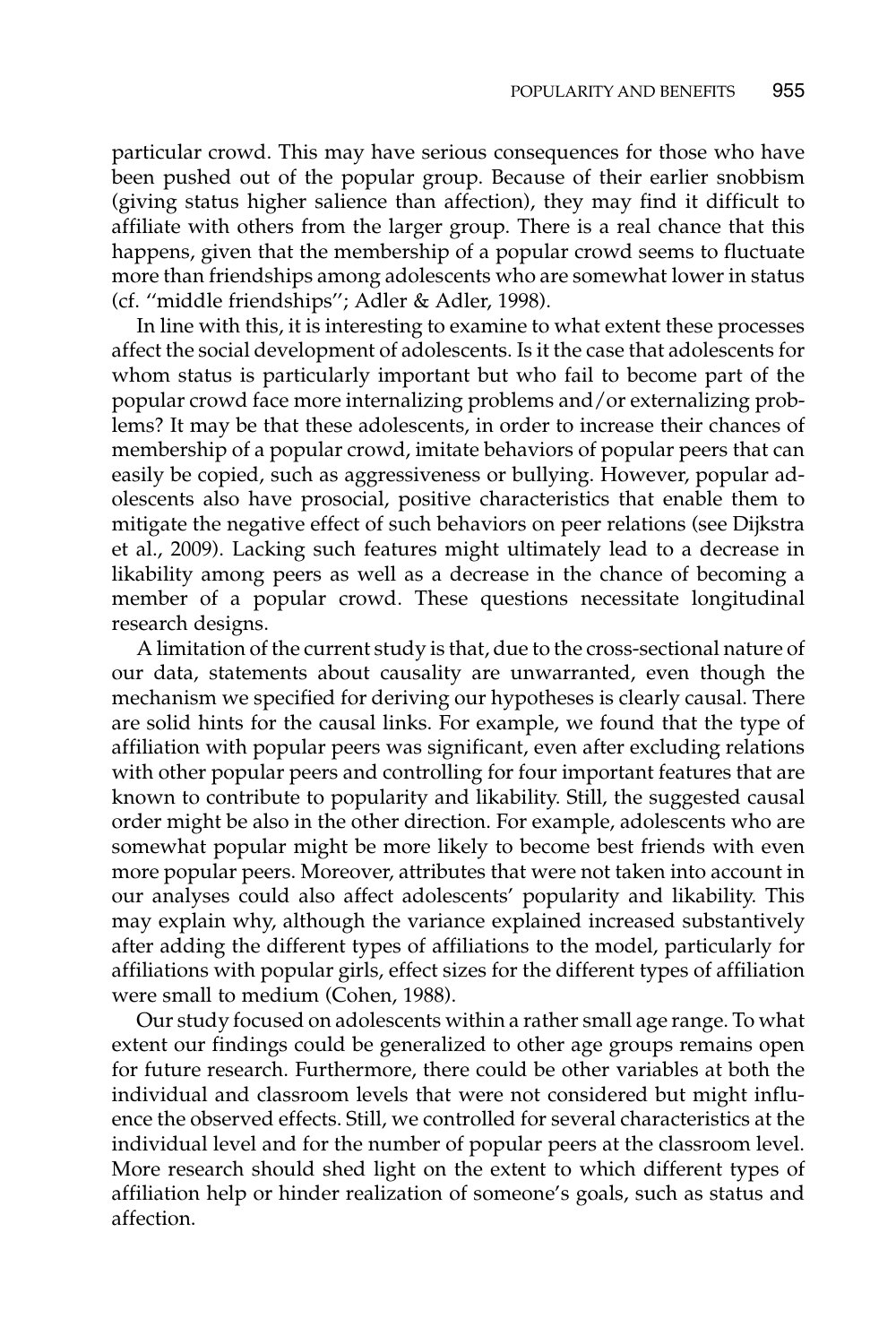Our study has several strengths. First, we found that being closely affiliated with popular peers is not only positively associated with one's status (basking in reflected glory), but also that friendship relations with popular peers are linked to lower levels of liking in the larger peer group. Second, the findings from this study, conducted in the Netherlands, showed that similar processes of peer relations could be identified outside of the North American context.

One difference with other studies is our measure of popularity. Contrary to studies that ask for the most (and sometimes least) popular peers in the classroom, we asked adolescents to identify those peers with whom others want to be associated. The wording of this question explicitly refers to the attractiveness of a peer for affiliation and it is particularly suited for reflected glory aspects of status. Because we did not ask for personal preference, we think that this measure captures a reputation-based aspect of popularity, namely, the ability to attract peers. Although the disadvantage of this measure is that it is somewhat different from other studies, the modest correlations with other measures of social preference and likability, which are comparable to other studies (Cillessen & Rose, 2005), strengthen the idea that our popularity measure tapped a distinct aspect of peer relations.

In conclusion, this study demonstrated why popular peers are attractive for affiliation. Status (popularity) and affection (likability) are important goals, also for adolescents and both are associated with being affiliated to popular peers. For the realization of both goals, one can try to bask in the reflected glory of these peers. However, this study clearly showed a limit of ''basking in reflected glory'' with regard to likability for adolescents who are too closely affiliated with popular peers. There seems to be a trade-off. Very close affiliation with popular peers is related to status, but also to lowered affection. More distant affiliation predicts affection but also lowered status.

### ACKNOWLEDGMENTS

We are grateful to all adolescents, their parents, and teachers who participated in this research and to everyone who worked on this project and made it possible. This research is part of the TRacking Adolescents' Individual Lives Survey (J. Ormel and F. C. Verhulst, Principal Investigators), a collaboration of research centers from the University Medical Center and University of Groningen, Erasmus University Medical Center Rotterdam, University of Utrecht, Radboud Medical Center Nijmegen, and Trimbos Institute, in The Netherlands. TRAILS is supported by grants GB-MW 940-38-011, ZonMW 100-001-004, ZonMw 60-60600-97-118, ZonMw 261-98-710, GB-MaGW 480- 01-006, GB-MaGW 457-03-018, GB-MaGW 452-04-314, and 175.010.2003.005, from the Netherlands Organization for Scientific Research, and grants 301 and 393 from the Sophia Foundation for Medical Research.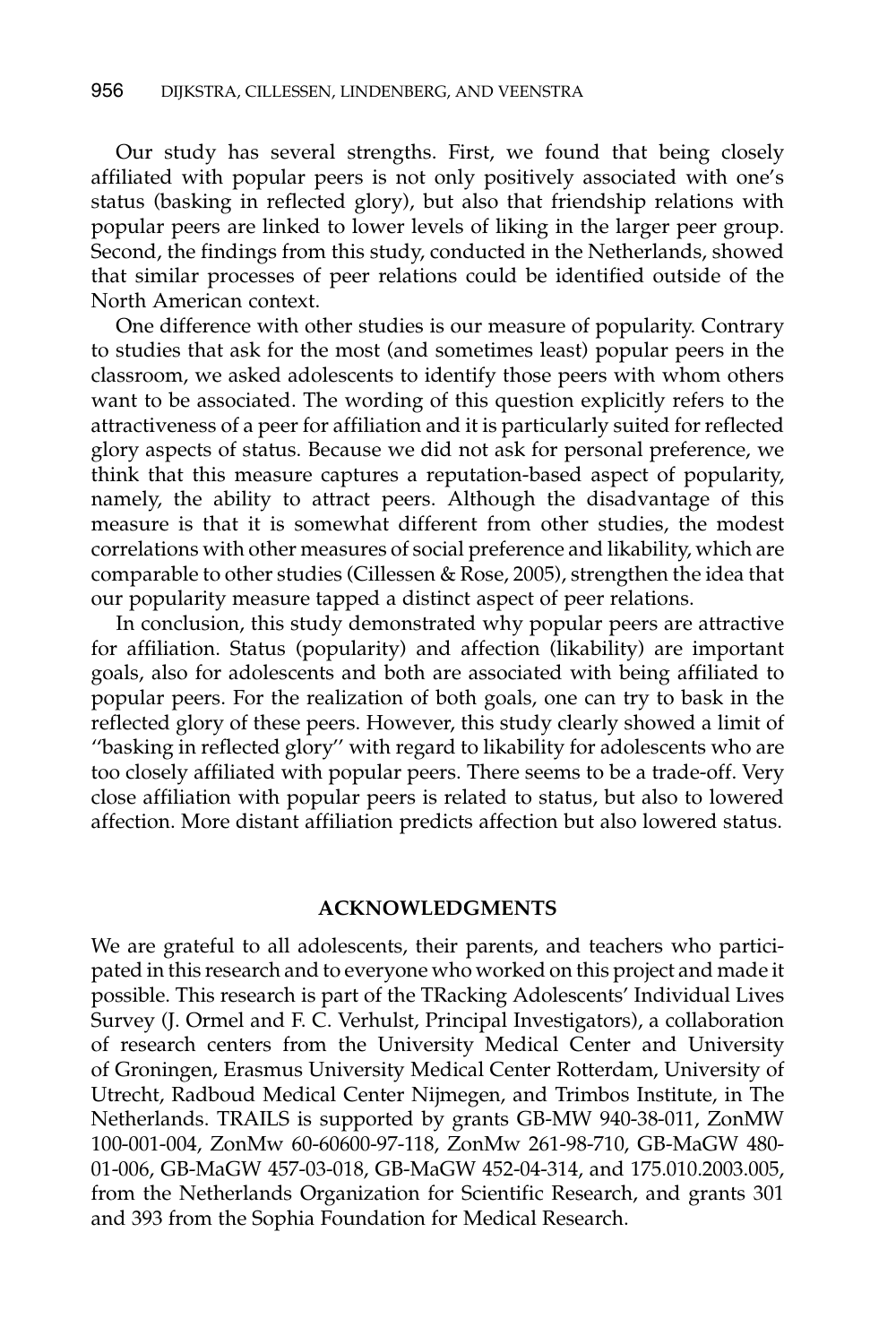### **REFERENCES**

- Adler, P. A., & Adler, P. (1995). Dynamics of inclusion and exclusion in preadolescent cliques. Social Psychology Quarterly, 58, 145–162.
- Adler, P. A., & Adler, P. (1998). Peer power: Preadolescent culture and identity. New Brunswick, NJ: Rutgers University Press.
- Barabási, A. L. (2002). Linked. The new science of networks. Cambridge, MA: Perseus.
- Bateson, G. (1958). Naven. Stanford, CA: Stanford University Press.
- Brown, B. B. (1990). Peer groups and peer cultures. In S. S. Feldman & G. R. Elliott (Eds.), At the threshold: The developing adolescent (pp. 171–196). Cambridge, MA: Harvard University Press.
- Brown, B. B. (1999). "You're going out with who?" Peer group influences on adolescent romantic relationships. In W. Furman, B. B. Brown, & C. Feiring (Eds.), The development of romantic relationships in adolescence (pp. 291–329). Cambridge, UK: Cambridge University Press.
- Brown, B. B., & Lohr, M. J. (1987). Peer group affiliation and adolescent self-esteem: An integration of ego identity and symbolic interaction theories. Journal of Personality and Social Psychology, 52, 47–55.
- Brown, B. B., Mory, M. S., & Kinney, D. (1994). Casting adolescent crowds in a relational perspective: Caricature, channel, and context. In R. Montemayer, G. R. Adams, & T. P. Gulotta (Eds.), Advances in adolescent development. Vol. 5. Personal relationships during adolescence (pp. 123–167). Newbury Park, CA: Sage.
- Bukowski, W. M., & Cillessen, A. H. N. (1998). Sociometry then and now: Building on six decades of measuring children's experiences with the peer group. San Francisco, CA: Jossey-Bass.
- Cialdini, R. B., & Richardson, K. D. (1980). Two indirect tactics of impression management: Basking and blasting. Journal of Personality and Social Psychology, 39, 406–416.
- Cillessen, A. H. N., & Mayeux, L. (2004). From censure to reinforcement: Developmental changes in the association between aggression and social status. Child Development, 75, 147–163.
- Cillessen, A. H. N., & Rose, A. J. (2005). Understanding popularity in the peer system. Current Directions in Psychological Science, 14, 102–105.
- Cohen, J. (1988). Statistical power analysis for the behavioral sciences Hillsdale, NJ: Lawrence Erlbaum Associates.
- Coie, J. D., Coppotelli, H., & Dodge, K. A. (1982). Dimensions and types of social status: A crossage perspective. Developmental Psychology, 18, 557–570.
- Coleman, J. S. (1961). The adolescent society. New York, NY: Free Press.
- Connolly, J., & Goldberg, A. (1999). Romantic relationships in adolescence: The role of friends and peers in their emergence and development. In W. Furman, B. B. Brown,  $\&$  C. Feiring (Eds.), The development of romantic relationships in adolescence (pp. 266–290). Cambridge, UK: Cambridge University Press.
- de Bruyn, E. H., & Cillessen, A. H. N. (2006). Heterogeneity of girls' consensual popularity: Academic and interpersonal behavioral profiles. Journal of Youth and Adolescence, 35, 435–445.
- Deci, E. L., & Ryan, R. M. (2000). ''The ''what'' and ''why'' of goal pursuits: Human needs and the self-determination of behavior. Psychological Inquiry, 11, 227–268.
- de Winter, A., Oldehinkel, A. J., Veenstra, R., Brunnekreef, J. A., Verhulst, F. C., & Ormel, J. (2005). Evaluation of non-response bias in mental health determinants and outcomes in a large sample of pre-adolescents. European Journal of Epidemiology, 20, 173-181.
- Dijkstra, J. K., Cillessen, A. H. N., Veenstra, R., & Lindenberg, S. M. (2010). Same-gender and cross-gender likeability: Associations with popularity and status enhancement. The TRAILS Study. Journal of Early Adolescence (in press).
- Dijkstra, J. K., Lindenberg, S. M., Verhulst, F. C., Ormel, J., & Veenstra, R. (2009). The relation between popularity and aggressive, destructive, and norm-breaking behaviors: Moderating effects of athletic abilities, physical attractiveness, and prosociality. Journal of Research on Adolescence , 19, 401–413.